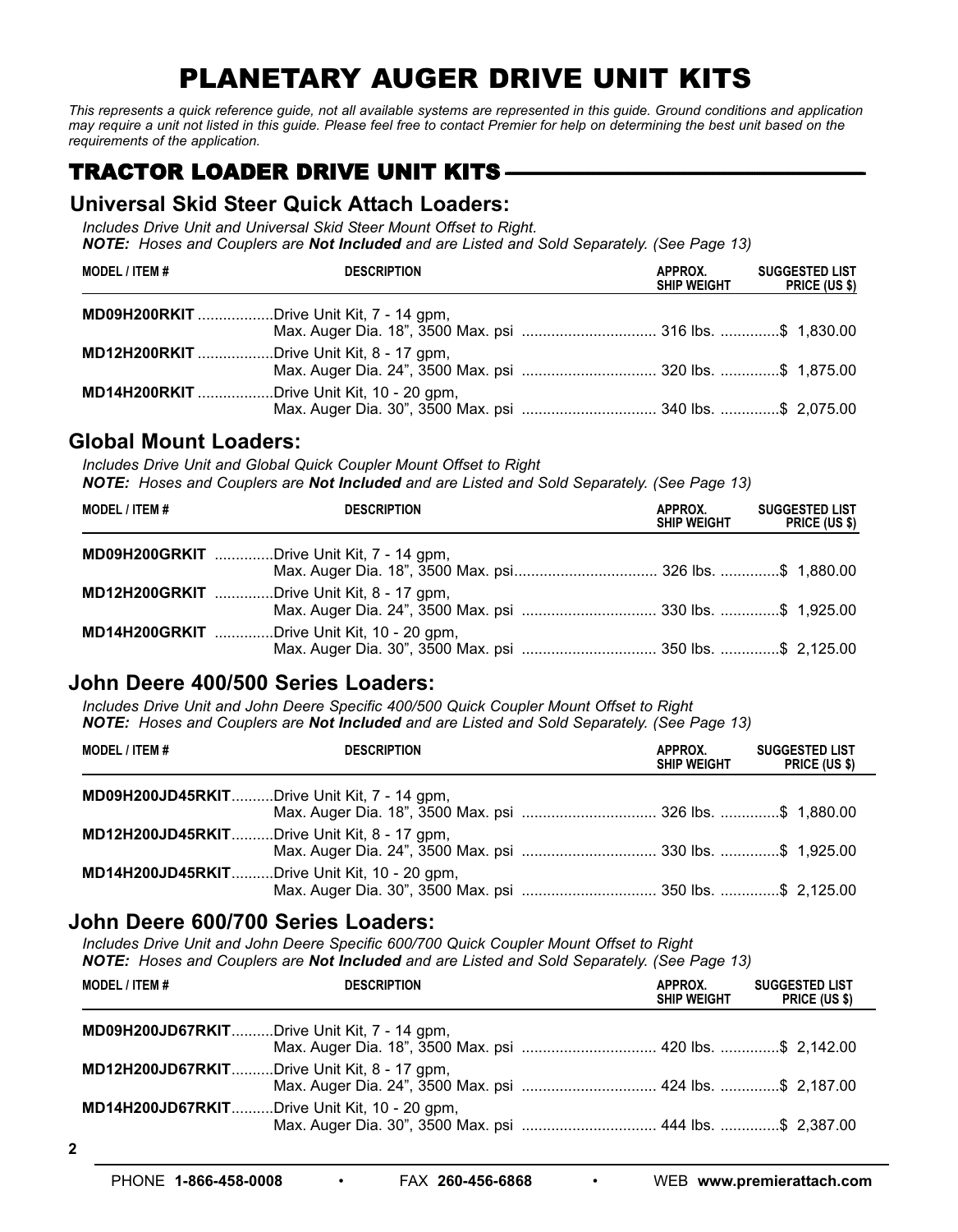# **SKID STEER DRIVE UNIT KITS---**

### **Medium Duty Skid Steer Drive Unit Kits:**

*Includes Drive Unit, Mounting Bracket, 1/2" Hose Kit with Flat Face Couplers.*

| <b>MODEL / ITEM #</b> | <b>DESCRIPTION</b>                                | APPROX.<br><b>SHIP WEIGHT</b> | <b>SUGGESTED LIST</b><br>PRICE (US \$) |
|-----------------------|---------------------------------------------------|-------------------------------|----------------------------------------|
| MD09H200KIT           | Drive Unit Kit, 7 - 14 gpm, 2" Hex Shaft,         |                               |                                        |
| MD12H200KIT           | Drive Unit Kit, 8 - 17 gpm, 2" Hex Shaft,         |                               |                                        |
| MD14H200KIT           | .Drive Unit Kit, 10 - 20 gpm, 2" Hex Shaft,       |                               |                                        |
| MD14R256KIT           | Drive Unit Kit, 10 - 20 gpm, 2-9/16" Round Shaft, |                               |                                        |
| <b>MD18H200KIT </b>   | Drive Unit Kit, 15 - 30 gpm, 2" Hex Shaft,        |                               |                                        |
| MD18R256KIT           | Drive Unit Kit, 15 - 30 gpm, 2-9/16" Round Shaft, |                               |                                        |

## **Heavy Duty Skid Steer Drive Unit Kits:**

*Includes Drive Unit, Mounting Bracket, 1/2" Hose Kit with Flat Face Couplers.*

| <b>MODEL / ITEM #</b> | <b>DESCRIPTION</b>                                                                                                             | APPROX.<br><b>SHIP WEIGHT</b> | <b>SUGGESTED LIST</b><br>PRICE (US \$) |
|-----------------------|--------------------------------------------------------------------------------------------------------------------------------|-------------------------------|----------------------------------------|
|                       | H015PDH200KIT Drive Unit Kit, 2" Hex Output Shaft,                                                                             |                               |                                        |
|                       | H015PDR256KIT Drive Unit Kit, 2-9/16" Round Output Shaft,<br>10 - 25 gpm, Max. Dia. 30", 3500 Max. psi  351 lbs. \$ 2,533.00   |                               |                                        |
|                       | H019PDH200KIT Drive Unit Kit, 2" Hex Output Shaft,<br>15 - 30 gpm, Max. Dia. 36", 3500 Max. psi  354 lbs. \$ 2,635.00          |                               |                                        |
|                       | H019PDR256KIT Drive Unit Kit, 2-2 9/16" Round Output Shaft,<br>15 - 30 gpm, Max. Dia. 36", 3500 Max. psi  354 lbs. \$ 2,635.00 |                               |                                        |

### **Heavy Duty High Flow Skid Steer Drive Unit Kits:**

*Includes Drive Unit, Mounting Bracket, 3/4" Hose Kit with 3/4" Flat Face Couplers.*

| <b>MODEL / ITEM #</b> | <b>DESCRIPTION</b>                                                                                                        | APPROX.<br><b>SHIP WEIGHT</b> | <b>SUGGESTED LIST</b><br><b>PRICE (US \$)</b> |
|-----------------------|---------------------------------------------------------------------------------------------------------------------------|-------------------------------|-----------------------------------------------|
|                       | H040PDH200KIT Drive Unit Kit, 2" Hex Output Shaft,                                                                        |                               |                                               |
|                       | H040PDH250KIT Drive Unit Kit, 2-1/2" Hex Output Shaft,<br>20 - 36 gpm, Max. Dia. 36", 4500 Max. psi  445 lbs. \$ 4,657.00 |                               |                                               |
| H045PDH200KIT         | Drive Unit Kit, 2" Hex Output Shaft,<br>25 - 45 gpm, Max. Dia. 48", 4500 Max. psi  450 lbs. \$ 4,692.00                   |                               |                                               |
| H045PDH250KIT         | Drive Unit Kit, 2-1/2" Hex Output Shaft,<br>25 - 45 gpm, Max. Dia. 48", 4500 Max. psi  450 lbs. \$ 4,692.00               |                               |                                               |
| H055PDH200KIT         | Drive Unit Kit, 2" Hex Output Shaft,                                                                                      |                               |                                               |
| H055PDH250KIT         | .Drive Unit Kit, 2-1/2" Hex Output Shaft,<br>30 - 60 gpm, Max. Dia. 48", 4500 Max. psi  455 lbs. \$ 4,799.00              |                               |                                               |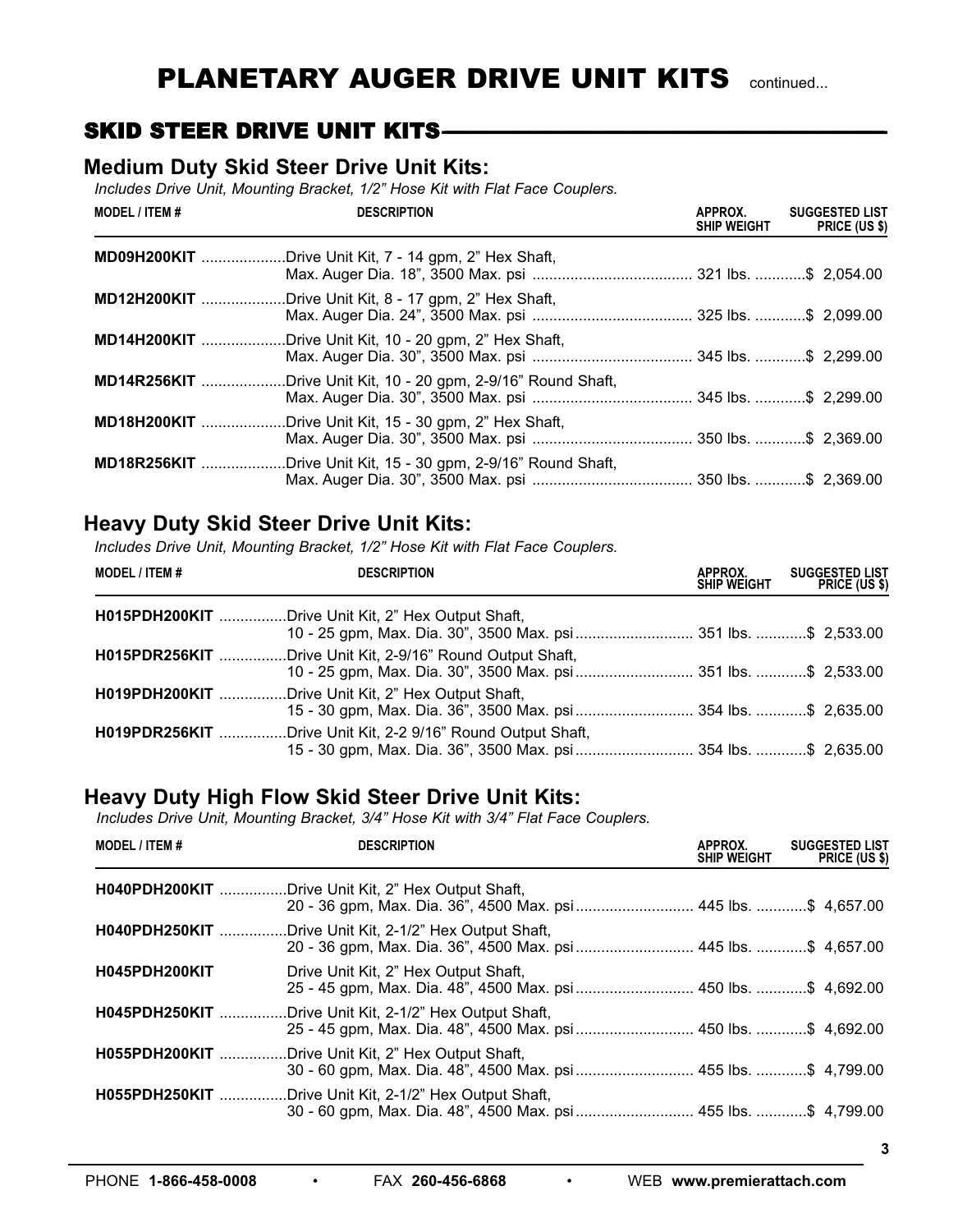# PLANETARY AUGER DRIVE UNIT KITS continued...

## **MINI-SKID DRIVE UNIT KITS-**

Includes Drive Unit, Full Swivel Function, Universal Mini-Skid Steer Mount, 1/2" Hose Kit and 1/2" Flat Face Couplers

| <b>MODEL / ITEM #</b> | <b>DESCRIPTION</b>                                             | APPROX.<br><b>SHIP WEIGHT</b> | <b>SUGGESTED LIST</b><br>PRICE (US \$) |
|-----------------------|----------------------------------------------------------------|-------------------------------|----------------------------------------|
|                       | <b>MS11H200FSKIT</b> Drive Unit Kit, 7 - 14 gpm, 2" Hex Shaft, |                               |                                        |
| <b>MS11R256FSKIT </b> | .Drive Unit Kit, 8 - 17 gpm, 2" Hex Shaft,                     |                               |                                        |
| <b>MS14H200FSKIT</b>  | .Drive Unit Kit, 10 - 20 gpm, 2" Hex Shaft,                    |                               |                                        |
| <b>MS14R256FSKIT</b>  | Drive Unit Kit, 10 - 20 gpm, 2-9/16" Round Shaft,              |                               |                                        |
| <b>MS18H200FSKIT</b>  | Drive Unit Kit, 15 - 30 gpm, 2" Hex Shaft,                     |                               |                                        |
| <b>MS18HR256FSKIT</b> | Drive Unit Kit, 15 - 30 gpm, 2-9/16" Round Shaft,              |                               |                                        |

*NOTE: For Bobcat MT Mounting Bracket add \$75.00*

# PLANETARY AUGER DRIVE UNITS

## MEDIUM DUTY**------------------------------------------------------------------------------------------------------------------------------------------------------------------------------------------------------------------------------------------------------------------------**

Use on Skid Steer Loaders, Compact Excavators, Tractors and Telehandlers

| Mounting Brackets, Hose Kits and Couplers are Listed and Sold Separately. |  |
|---------------------------------------------------------------------------|--|
|---------------------------------------------------------------------------|--|

| <b>MODEL / ITEM #</b> | <b>DESCRIPTION</b>                                                                                                                                 | APPROX.<br><b>SHIP WEIGHT</b> | <b>SUGGESTED LIST</b><br><b>PRICE (US \$)</b> |
|-----------------------|----------------------------------------------------------------------------------------------------------------------------------------------------|-------------------------------|-----------------------------------------------|
|                       | MD06PD 5 - 10 gpm, Max. Dia. 15", 2" 3500 Max. psi, 3-Yr. Warranty  133 lbs. \$ 1,394.00<br>Available with 2" Hex Output Shaft Only                |                               |                                               |
|                       | MD09PD 7 - 14 gpm, Max. Dia. 18", 3500 Max. psi, 3-Yr. Warranty  \$ 1,394.00<br>Available with 2" Hex Output Shaft Only                            |                               |                                               |
|                       | Available with 2" Hex Output Shaft Only                                                                                                            |                               |                                               |
|                       | MD14PD 10 - 20 gpm, Max. Dia. 30", 3500 Max. psi, 3-Yr. Warranty146 lbs. \$ 1,639.00<br>Available with 2" Hex or 2-9/16" Round Output Shaft        |                               |                                               |
|                       | 1,709.00 MD18PD 15 - 30 gpm, Max. Dia. 36", 3500 Max psi, 3-Yr. Warranty 149 lbs\$ 1,709.00<br>Available with 2" Hex or 2-9/16" Round Output Shaft |                               |                                               |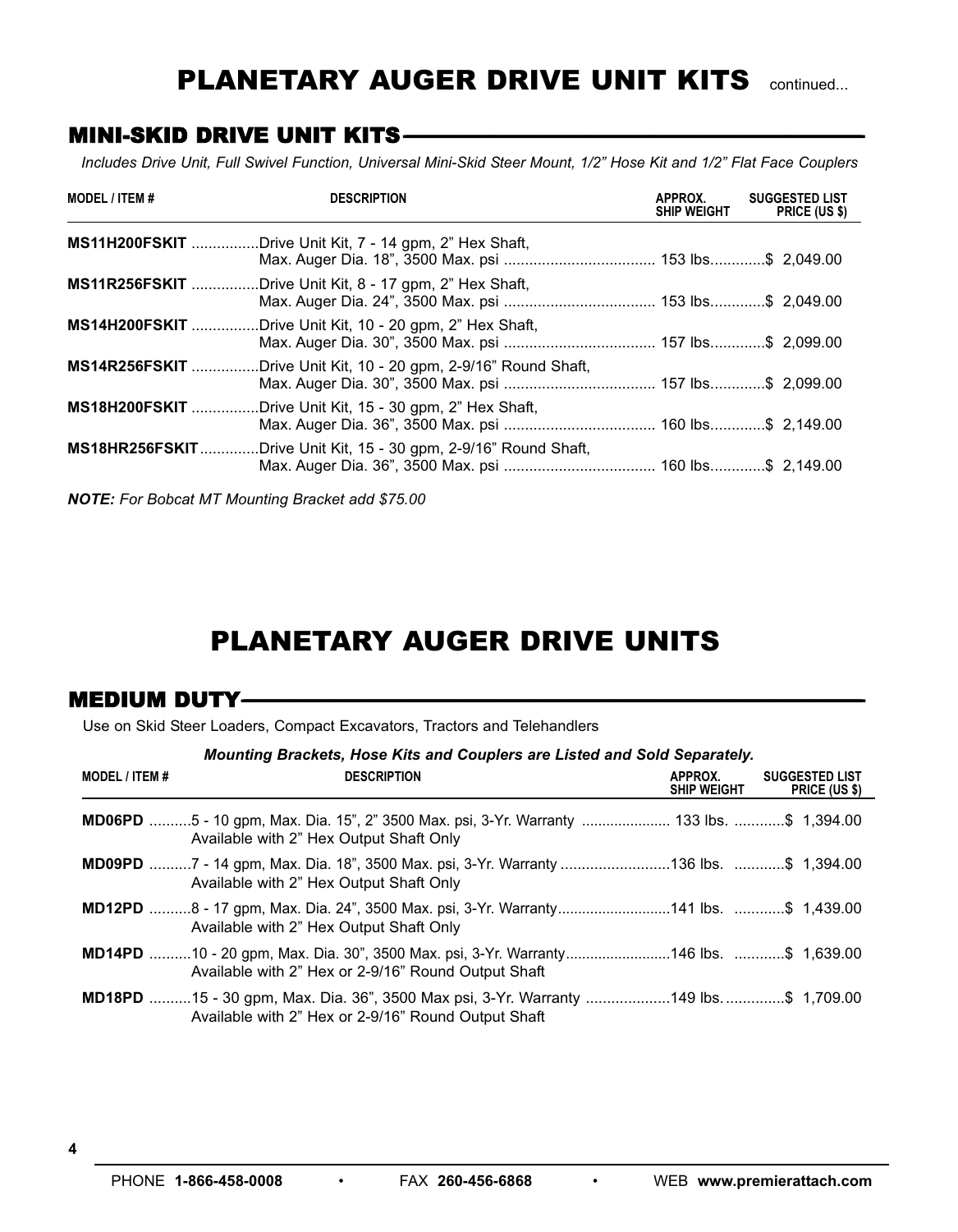# PLANETARY AUGER DRIVE UNITS continued...

## **HEAVY DUTY-**

Use on Skid Steer Loaders, Compact Excavators, Tractors and Telehandlers

#### *Mounting Brackets, Hose Kits and Couplers are Listed and Sold Separately.*

| <b>MODEL / ITEM #</b> | <b>DESCRIPTION</b>                                                      | APPROX.<br><b>SHIP WEIGHT</b> | <b>SUGGESTED LIST</b><br>PRICE (US \$) |
|-----------------------|-------------------------------------------------------------------------|-------------------------------|----------------------------------------|
|                       | H010PD6 - 15 gpm, Max. Dia. 24", 3500 Max. psi, 5 Yr. Warranty          |                               |                                        |
|                       | <b>H015PD</b> 10 - 25 gpm, Max. Dia. 30", 3500 Max. psi, 5 Yr. Warranty |                               |                                        |
|                       | H019PD15 - 30 gpm, Max. Dia. 36", 3500 Max. psi, 5 Yr. Warranty         |                               |                                        |
|                       | H024PD20 - 35 gpm, Max. Dia. 36", 3250 Max. psi, 5 Yr. Warranty         |                               |                                        |

## **HEAVY DUTY HIGH FLOW-**

Use on High Flow Skid Loaders, TLB's, Articulated Loaders, Tractor Loaders, Integrated Tool Carriers, Excavators, Telescopic Handlers, Boom Cranes, and Digger Derricks

| MODEL / ITEM # | <b>DESCRIPTION</b>                                                                                                                                 | APPROX.<br><b>SHIP WEIGHT</b> | <b>SUGGESTED LIST</b><br>PRICE (US \$) |
|----------------|----------------------------------------------------------------------------------------------------------------------------------------------------|-------------------------------|----------------------------------------|
|                | <b>H040PD</b> 20- 36 gpm, Max. Dia. 36", 4500 Max. psi, 5 Yr. Warranty                                                                             |                               |                                        |
|                | H045PD25 - 45 gpm, Max. Dia. 48", 4500 Max. psi, 5 Yr. Warranty                                                                                    |                               |                                        |
|                | <b>H055PD</b> 30- 60 gpm, Max. Dia. 48", 4500 Max. psi, 5 Yr. Warranty<br>Available with 2" Hex and 2 1/2" Hex Output Shafts  255 lbs. \$ 3,815.00 |                               |                                        |
|                | H065PD30- 60 gpm, Max. Dia. 48", 4500 Max. psi, 3 Yr. Warranty<br>Available with 2" Hex and 2 1/2" Hex Output Shafts  260 lbs. \$ 4,114.00         |                               |                                        |
|                | H075PD30- 60 gpm, Max. Dia. 48", 4500 Max. psi, 3 Yr. Warranty                                                                                     |                               |                                        |
|                | H085PD30- 60 gpm, Max. Dia. 48", 3500 Max. psi, 3 Yr. Warranty                                                                                     |                               |                                        |
|                | H095PD30- 60 gpm, Max. Dia. 48", 4500 Max. psi, 2 Yr. Warranty                                                                                     |                               |                                        |

#### *Mounting Brackets, Hose Kits and Couplers are Listed and Sold Separately.*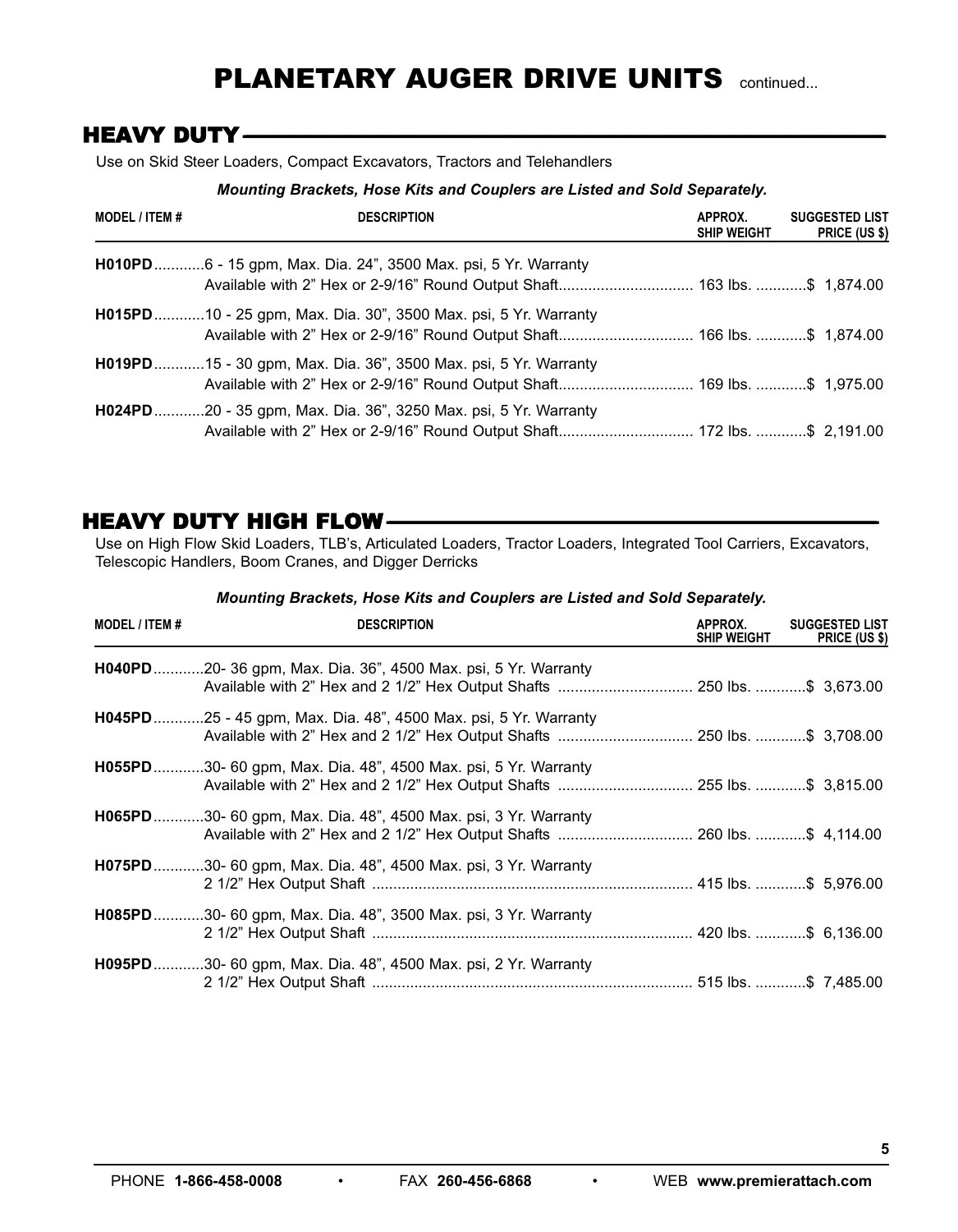# MOUNTING BRACKETS

## **SKID STEER MOUNTS AND ADAPTERS -**

Skid Steer Mounts include required hardware and pins to attach to Premier Earth Auger Drives, complete with *swivel, knuckle, auger drive, cradle, and connecting pins (greaseable and contained with snap pins).*

#### *Contact Factory for information on mounting brackets for older skid steer loaders.*

| ITEM # | <b>DESCRIPTION</b>                                                                             | APPROX.<br><b>SHIP WEIGHT</b> | <b>SUGGESTED LIST</b><br><b>PRICE (US \$)</b> |
|--------|------------------------------------------------------------------------------------------------|-------------------------------|-----------------------------------------------|
|        |                                                                                                |                               |                                               |
|        | <b>SMEX01</b> High Reach Mount Extension, Hooks up to Universal SS Mount  75 lbs. \$ 481.00    |                               |                                               |
|        | <b>SM026</b> Down-Pressure Mount Base (additional weights sold separately) 500 lbs \$ 1,625.00 |                               |                                               |
|        |                                                                                                |                               |                                               |

## **AG STYLE EQUIPMENT MOUNTS -**

Tractor Loader Mounts are designed to hang the auger system to the right side for greater operator visibility. They *include swivel, knuckle, auger drive, cradle, and connecting pins (greaseable and contained with snap pins).*

| ITEM# | <b>DESCRIPTION</b>                                                                    | APPROX.<br><b>SHIP WEIGHT</b> | <b>SUGGESTED LIST</b><br>PRICE (US \$) |
|-------|---------------------------------------------------------------------------------------|-------------------------------|----------------------------------------|
|       |                                                                                       |                               |                                        |
|       |                                                                                       |                               |                                        |
|       |                                                                                       |                               |                                        |
|       |                                                                                       |                               |                                        |
|       | TM001 Tractor Loader Mounts, Attach to Lip of Loader Bucket or Arm  45 lbs. \$ 267.00 |                               |                                        |

# **MINI-EXCAVATOR, BACKHOE, AND EXCAVATOR MOUNTS --**

### **Dipper Pin Only Style Backhoe Mounts**:

*For Heavy Duty High Flow Drive Unit Models up to H065PD*

| ITEM # | <b>DESCRIPTION</b>                                                    | APPROX.<br>SHIP WEIGHT PRICE (US \$) | <b>SUGGESTED LIST</b> |
|--------|-----------------------------------------------------------------------|--------------------------------------|-----------------------|
|        |                                                                       |                                      |                       |
|        |                                                                       |                                      |                       |
|        |                                                                       |                                      |                       |
|        |                                                                       |                                      |                       |
|        |                                                                       |                                      |                       |
|        |                                                                       |                                      |                       |
|        |                                                                       |                                      |                       |
|        |                                                                       |                                      |                       |
|        | <b>NOTE:</b> If your machine is not listed please call 1-866-458-0008 |                                      |                       |

*NOTE: ............If your machine is not listed, please call 1-866-458-0008*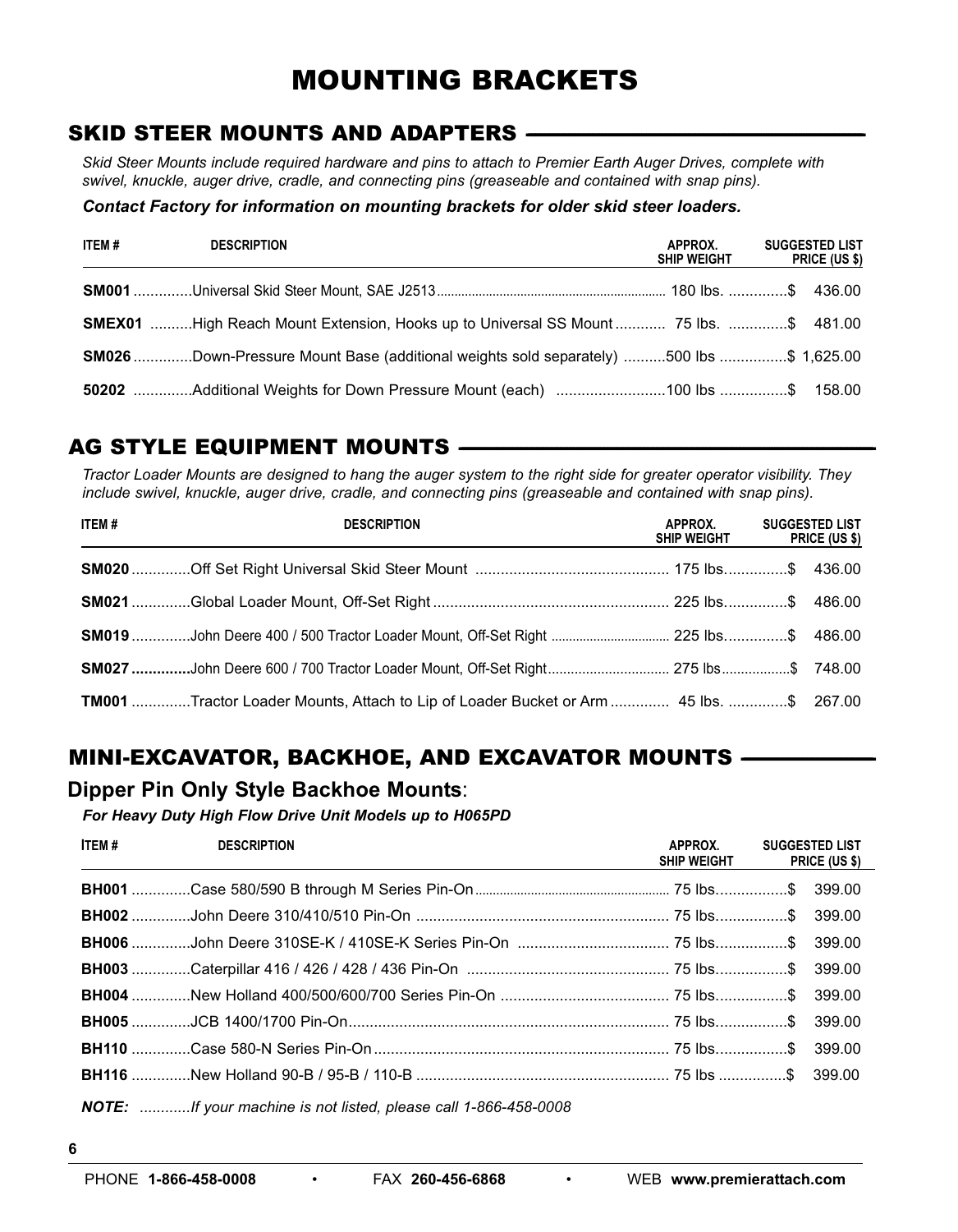# **MOUNTING BRACKETS** continued...

## **Dipper Pin Only Style Excavator Mounts:**

Pricing Guidelines are given below. Too many available mounts to list all machines. Call factory for part number.

#### *For Medium Duty applications and Drive Unit up to Model H015PD*

| For Medium and Heavy Duty Drive Unit Models up to H065PD, using 1-1/4" Mount Pin        |  |
|-----------------------------------------------------------------------------------------|--|
|                                                                                         |  |
|                                                                                         |  |
| Mounts for Drive Units up to H065PD, Pin Sizes from 85mm and up Part # varies \$ 695.00 |  |
| For Heavy Duty High Flow Drive Unit Models H075PD and up, using 1-3/4" Mount Pin        |  |
|                                                                                         |  |
| Mounts for Drive Units H075PD and up, Pin Sizes 60mm to 80mm Part# varies \$ 695.00     |  |
| Mounts for Drive Units H075PD and up, Pin Sizes from 85mm and upPart # varies \$ 795.00 |  |

### **Pin Grabber Style Excavator Mounts:**

*ALL PIN GRABBER STYLE EXCAVATOR MOUNTS COME COMPLETE WITH PINS AND CRADLE* Pricing Guidelines are given below. Too many available mounts to list all machines. Call factory for part number.

| For Heavy Duty High Flow Drive Unit Models up to H065PD, using 1-1/4 Mount Pin        |  |
|---------------------------------------------------------------------------------------|--|
|                                                                                       |  |
| Mounts from 60mm to 80mm Pins, for Drive Units up to H065PDPart # varies \$ 1,295.00  |  |
| Mounts greater than 85mm Pins, for Drive Units up to H065PD Part # varies \$ 1,495.00 |  |
|                                                                                       |  |
| For Heavy Duty High Flow Drive Unit Models H075PD and up, using 1-3/4 Mount Pin       |  |
| Mounts less than 55mm Pins, for Drive Units H075PD and up Part # varies \$ 1,395.00   |  |
|                                                                                       |  |

## **Excavator and Backhoe Dedicated Quick Attach Mounts:**

*ALL MOUNTS LISTED BELOW COME COMPLETE WITH CRADLE*

| ITEM# | <b>DESCRIPTION</b> | APPROX.<br>SHIP WEIGHT | <b>SUGGESTED LIST</b><br><b>PRICE (US \$)</b> |
|-------|--------------------|------------------------|-----------------------------------------------|
|       |                    |                        |                                               |
|       |                    |                        |                                               |
|       |                    |                        |                                               |
|       |                    |                        |                                               |
|       |                    |                        |                                               |
|       |                    |                        |                                               |
|       |                    |                        |                                               |
|       |                    |                        |                                               |
|       |                    |                        |                                               |
|       |                    |                        |                                               |
|       |                    |                        |                                               |

*NOTE: ............If your machine is not listed, please call 1-866-458-0008*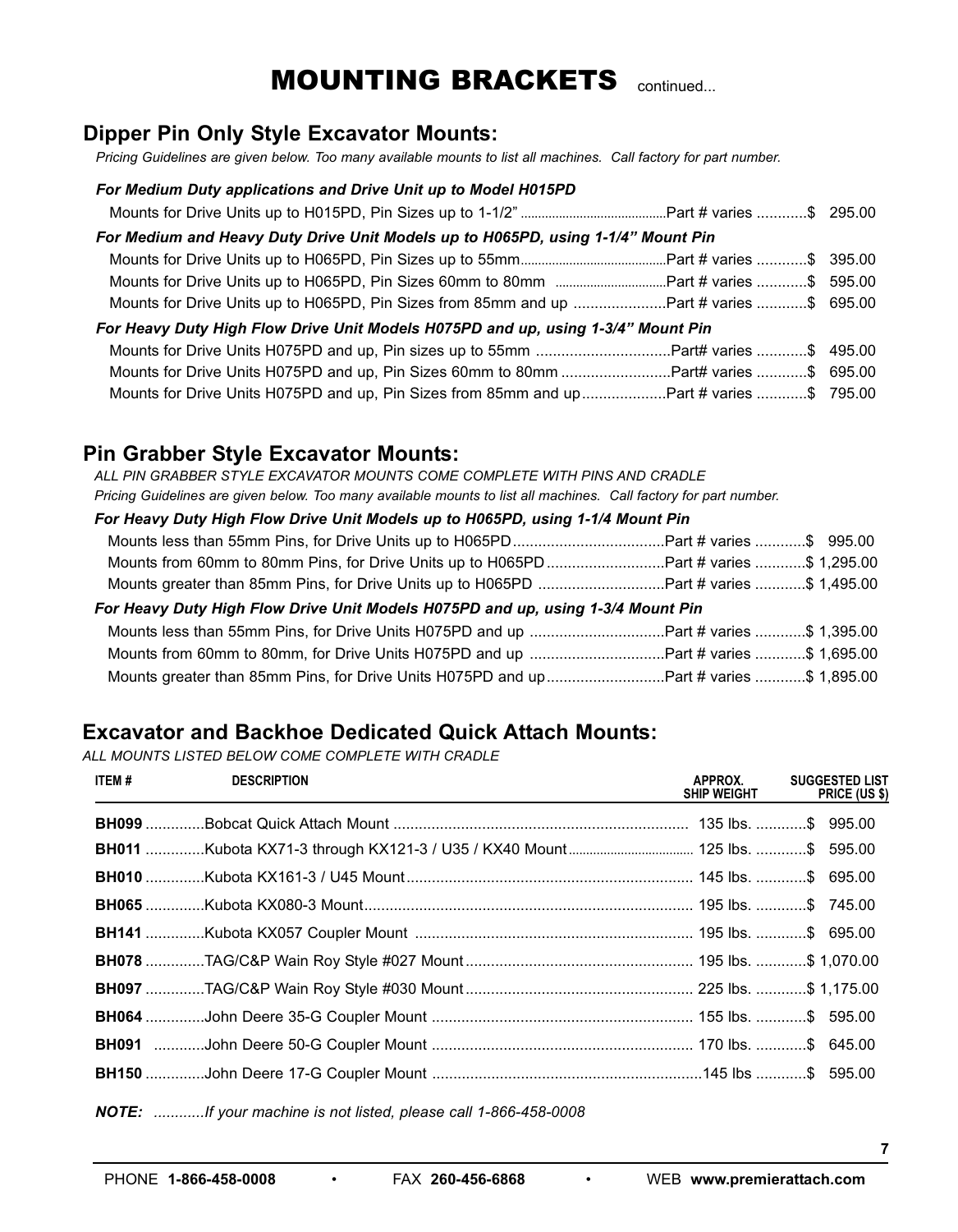# **CONSTRUCTION AUGERS**

# **MEDIUM-DUTY SINGLE FLIGHTING -**

#### For Light to Moderate Ground Conditions

Heavy-Duty Single Flighting, Fabricated Boring Head, Hardened Fishtail Point,<br>Hardened Bolt-on Wisdom Teeth - Inside Positions & Hardened Bolt-on Gage Teeth - Outside Positions

Indicate 2" Round, 2-9/16" Round, or 2" Hex Collar (No Additional Charge):

| and the state of the state of |  |                                                                             | QTY. SHIP WEIGHT PRICE (US \$) |  |
|-------------------------------|--|-----------------------------------------------------------------------------|--------------------------------|--|
|                               |  | 4 FT………………04"……… <b>A04CDF4SF</b> ……………0………………………45 lbs……………………\$ 232.00    |                                |  |
|                               |  |                                                                             |                                |  |
|                               |  |                                                                             |                                |  |
|                               |  |                                                                             |                                |  |
|                               |  |                                                                             |                                |  |
|                               |  |                                                                             |                                |  |
|                               |  | 4 FT………………24"……… <b>A24CDF4SF</b> ……………8 …………………… 195 lbs. …………………\$ 714.00 |                                |  |

## **MEDIUM-DUTY DOUBLE FLIGHTING**

#### For Light to Moderate Ground Conditions

Fabricated Boring Head, Hardened Fishtail Point, Heavy-Duty Double Flighting,<br>Hardened Bolt-on Wisdom Teeth - Inside Positions & Hardened Bolt-on Gage Teeth - Outside Positions

Indicate 2" Round, 2-9/16" Round, or 2" Hex Collar (No Additional Charge):

| <b>LENGTH</b> | DIA. | ITEM# | <b>TOOTH</b><br>QTY. | APPROX.<br><b>SHIP WEIGHT</b> | <b>SUGGESTED LIST</b><br>PRICE (US \$) |
|---------------|------|-------|----------------------|-------------------------------|----------------------------------------|
|               |      |       |                      |                               | 225.00                                 |
|               |      |       |                      |                               | 230.00                                 |
|               |      |       |                      |                               | 318.00                                 |
|               |      |       |                      |                               | 337.00                                 |
|               |      |       |                      |                               | 365.00                                 |
|               |      |       |                      |                               | 379.00                                 |
|               |      |       |                      |                               | 485.00                                 |
|               |      |       |                      |                               | 525.00                                 |
|               |      |       |                      |                               | 559.00                                 |
|               |      |       |                      |                               | 577.00                                 |
|               |      |       |                      |                               | 666.00                                 |
|               |      |       |                      |                               | 848.00                                 |
|               |      |       |                      |                               |                                        |
|               |      |       |                      |                               | 232.00                                 |
|               |      |       |                      |                               | 237.00                                 |
|               |      |       |                      |                               | 335.00                                 |
|               |      |       |                      |                               | 348.00                                 |
|               |      |       |                      |                               | 389.00                                 |
|               |      |       |                      |                               | 401.00                                 |
|               |      |       |                      |                               | 531.00                                 |
|               |      |       |                      |                               | 575.00                                 |
|               |      |       |                      |                               | 651.00                                 |
|               |      |       |                      |                               | 713.00                                 |
|               |      |       |                      |                               | 781.00                                 |
|               |      |       |                      |                               |                                        |
|               |      |       |                      |                               |                                        |

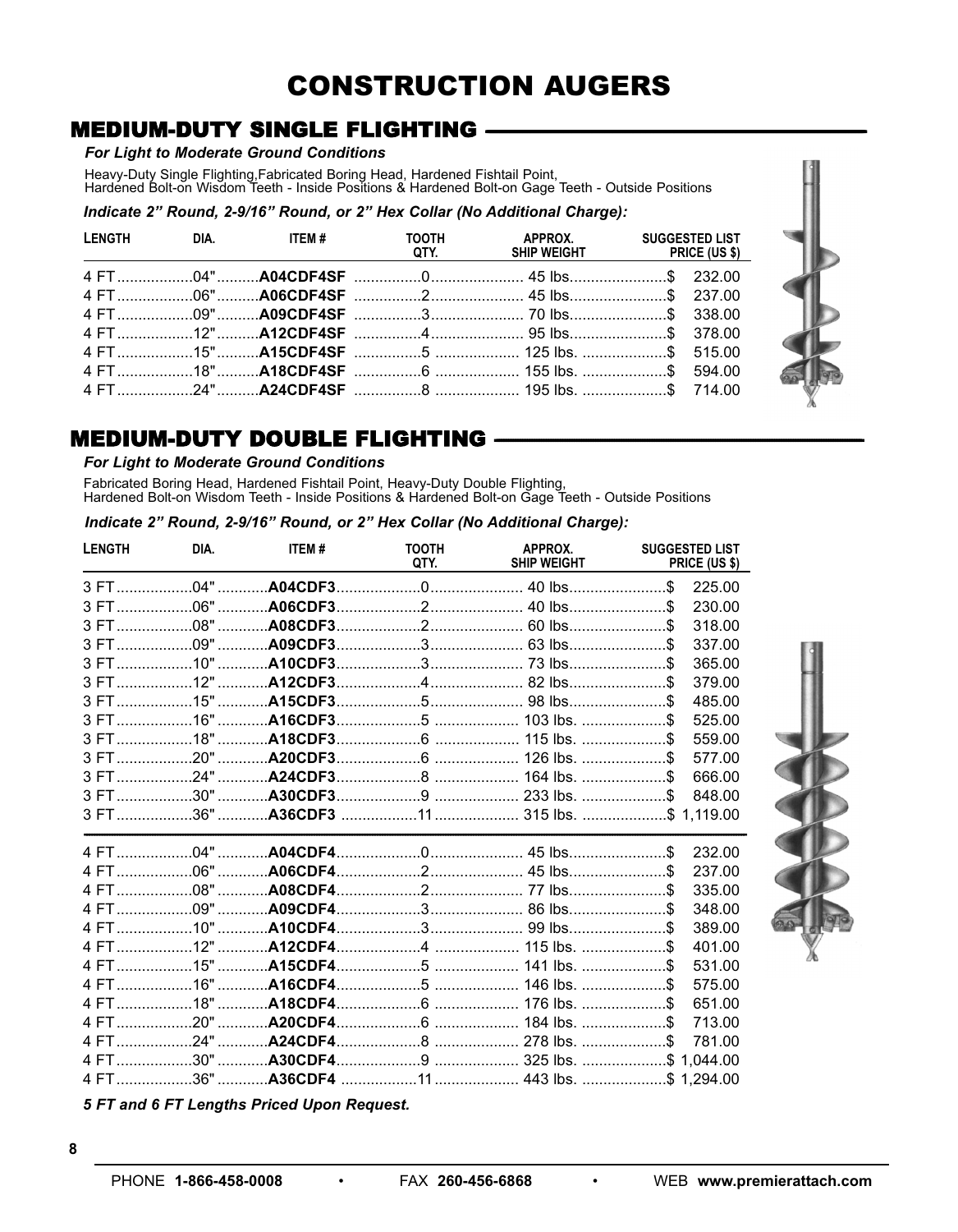# **CONSTRUCTION AUGERS**

continued...

# **HEAVY-DUTY DOUBLE FLIGHTING -**

#### For Difficult Ground Conditions, Compacted Soils, Heavy Clay, Asphalt, Frozen Ground, & Fracturable Rock

Heavy-Duty Double Flighting, Cast Steel Boring Head, Hardened Fishtail Point,<br>Hardened Drive-in Chisel Teeth - Inside Positions & Hardened Drive-in Gage Teeth - Outside Positions

#### Indicate 2" Round, 2-9/16" Round, or 2" Hex Collar (No Additional Charge):

| <b>LENGTH</b> | DIA. | ITEM# | <b>TOOTH</b><br>QTY. | APPROX.<br><b>SHIP WEIGHT</b> | <b>SUGGESTED LIST</b><br>PRICE (US \$) |
|---------------|------|-------|----------------------|-------------------------------|----------------------------------------|
|               |      |       |                      |                               |                                        |
|               |      |       |                      |                               | 507.00                                 |
|               |      |       |                      |                               | 544.00                                 |
|               |      |       |                      |                               | 555.00                                 |
|               |      |       |                      |                               | 562.00                                 |
|               |      |       |                      |                               | 697.00                                 |
|               |      |       |                      |                               | 703.00                                 |
|               |      |       |                      |                               |                                        |
|               |      |       |                      |                               |                                        |
|               |      |       |                      |                               |                                        |
|               |      |       |                      |                               |                                        |
|               |      |       |                      |                               |                                        |
|               |      |       |                      |                               |                                        |
|               |      |       |                      |                               | 522.00                                 |
|               |      |       |                      |                               | 557.00                                 |
|               |      |       |                      |                               | 573.00                                 |
|               |      |       |                      |                               | 583.00                                 |
|               |      |       |                      |                               | 743.00                                 |
|               |      |       |                      |                               | 779.00                                 |
|               |      |       |                      |                               | 871.00                                 |
|               |      |       |                      |                               |                                        |
|               |      |       |                      |                               |                                        |
|               |      |       |                      |                               |                                        |
|               |      |       |                      |                               |                                        |
|               |      |       |                      |                               |                                        |
|               |      |       |                      |                               |                                        |

5 FT and 6 FT Lengths Priced Upon Request.

 $\bullet$ 

 $\bullet$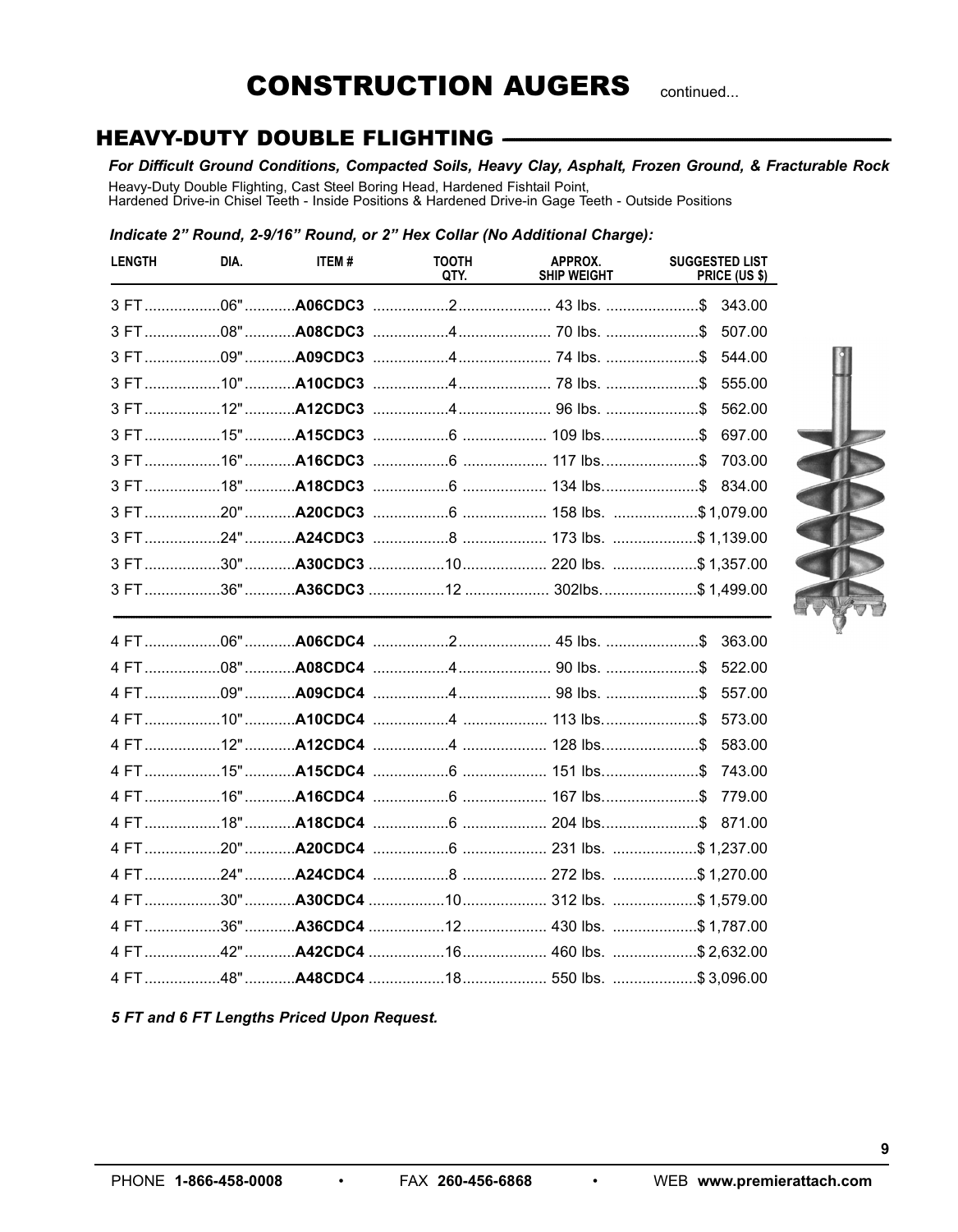## **TREE AUGERS -**

#### *For Tree and Shrub Planting*

Two-Diameter Design, Heavy-Duty Double Flighting, Fabricated Boring Head, Hardened Fishtail Point, Hardened Bolt-on Wisdom Teeth - Inside Positions and Hardened Bolt-on Gage Teeth - Outside Positions

*Indicate 2" Round, 2-9/16" Round, or 2" Hex Collar (No Additional Charge):*

| LENGTH | DIA. In the set of the set of the set of the set of the set of the set of the set of the set of the set of the | ITEM # | <b>TOOTH</b><br>QTY. | APPROX.                                                                                   | <b>SUGGESTED LIST</b><br>SHIP WEIGHT PRICE (US \$) |
|--------|----------------------------------------------------------------------------------------------------------------|--------|----------------------|-------------------------------------------------------------------------------------------|----------------------------------------------------|
|        |                                                                                                                |        |                      | 4 FT………………18"………… <b>A18CDT4</b> ………………7  …………………144 lbs……………………………………………………………………………………… |                                                    |
|        |                                                                                                                |        |                      |                                                                                           |                                                    |
|        |                                                                                                                |        |                      |                                                                                           |                                                    |
|        |                                                                                                                |        |                      | 4 FT36" A36CDT4 349 lbs\$1,143.00                                                         |                                                    |
|        |                                                                                                                |        |                      | 4 FT………………42"………… <b>A42CDT4</b> ………………15 ……………………389 lbs……………………\$ 1,690.00              |                                                    |
|        |                                                                                                                |        |                      |                                                                                           |                                                    |



*For Solid and Fracturable Rock, Compacted Soils, Frozen Ground, Asphalt, and Concrete* Cast Steel Boring Head, Bullet Style Teeth, Heavy-Duty Single Flighting, 3/4" Thick Bottom Flight

*Indicate 2" Round, 2-9/16" Round, or 2" Hex Collar (No Additional Charge):*

|  | LENGTH DIA. ITEM # | TOOTH QTY. APPROX. SUGGESTED LIST | SHIP WEIGHT PRICE (US \$) |
|--|--------------------|-----------------------------------|---------------------------|
|  |                    |                                   |                           |
|  |                    |                                   |                           |
|  |                    |                                   |                           |
|  |                    |                                   |                           |
|  |                    |                                   |                           |
|  |                    |                                   |                           |
|  |                    |                                   |                           |
|  |                    |                                   |                           |
|  |                    |                                   |                           |



## **CRB ROCK AUGER -**

*For Solid and Fracturable Rock, Compacted Soils, Frozen Ground, Asphalt, Concrete* Aggressive Carbide Cutting Head is Replaceable.

| Indicate 2" Round, 2-9/16" Round, or 2" Hex Collar (No Additional Charge). |      |        |            |                               |                                                                 |  |
|----------------------------------------------------------------------------|------|--------|------------|-------------------------------|-----------------------------------------------------------------|--|
| <b>LENGTH</b>                                                              | DIA. | ITEM # | тоотн отү. | APPROX.<br><b>SHIP WEIGHT</b> | <b>SUGGESTED LIST</b><br><b>PRICE (US \$)</b>                   |  |
|                                                                            |      |        |            |                               | 4 FT04"…………A04CDR4 ………………1…………………………70 lbs. …………………………\$ 766.00 |  |

**10**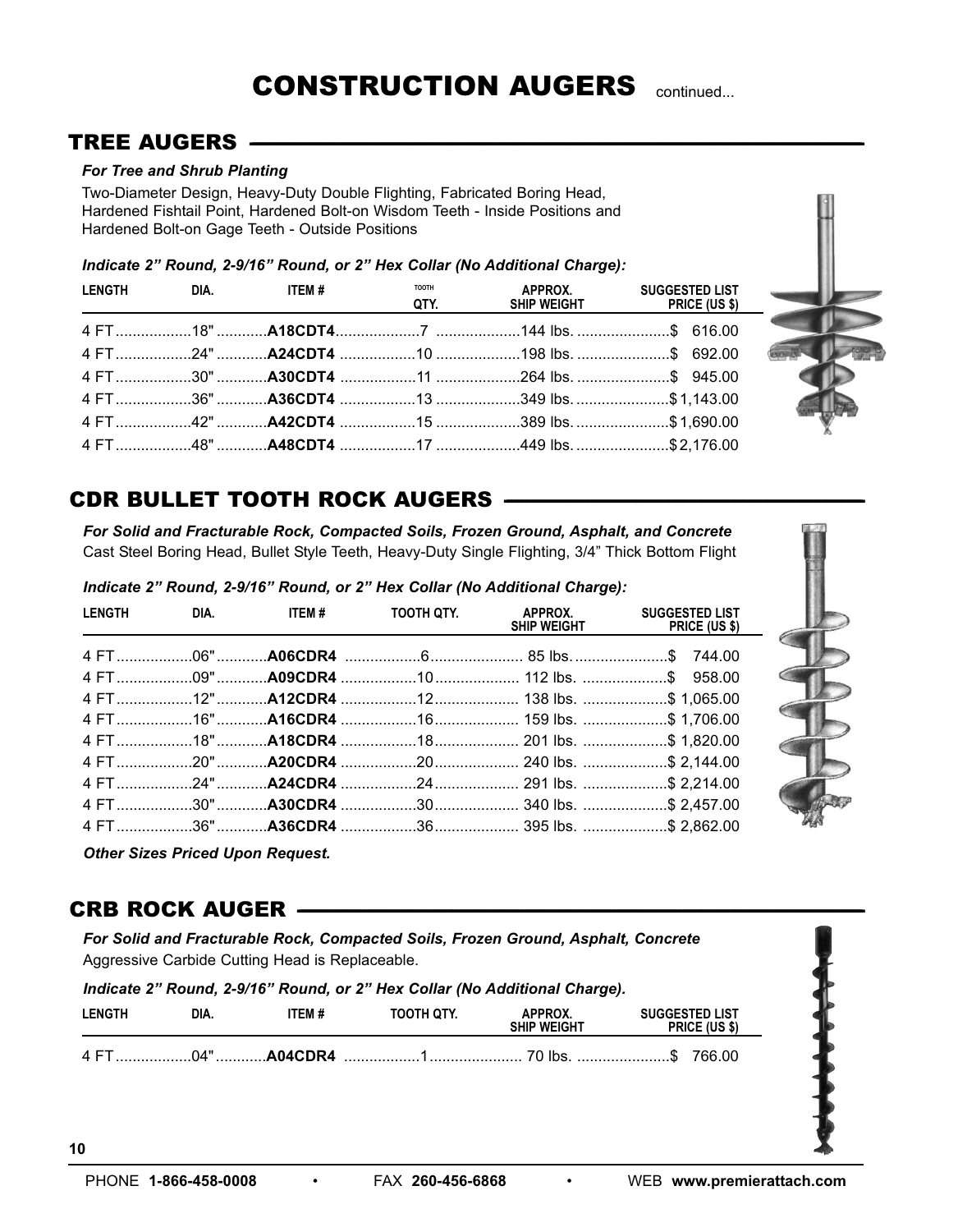# UTILITY STYLE AUGERS

## **UDC AUGERS --**

#### *For High Torque Drive Unit Models H040PD, H045PD, H055PD, H065PD, H075PD, H085PD, and H095PD*

Heavy-Duty Cast Steel Boring Head, Standard or Carbide Teeth & Point, Outside Drive-in Gage Teeth, 60" of Heavy-Duty 3/8" Thick Flighting, Extra Heavy-Duty Center Shaft (3-3/4" Tubing x 5/8" Wall)

#### *When ordering please indicate 2", 2-1/2", 2-5/8", or 3" Hex Collar (No additional charge):*

| <b>LENGTH</b>                                              | <b>DIA.</b> ITEM # | QTY. | <b>SHIP WEIGHT</b> | <b>SUGGESTED LIST</b><br>PRICE (US \$) |
|------------------------------------------------------------|--------------------|------|--------------------|----------------------------------------|
|                                                            |                    |      |                    |                                        |
| 5 FT (60" OAL) 12" A12UDC5 4 160 lbs. \$ 1,637.00          |                    |      |                    |                                        |
|                                                            |                    |      |                    |                                        |
|                                                            |                    |      |                    |                                        |
|                                                            |                    |      |                    |                                        |
|                                                            |                    |      |                    |                                        |
| 5 FT (60" OAL) 30" <b>A30UDC5</b> 8 455 lbs. \$ 2,924.00   |                    |      |                    |                                        |
|                                                            |                    |      |                    |                                        |
|                                                            |                    |      |                    |                                        |
| 5 FT (60" OAL) 48" <b>A48UDC5</b> 13  936 lbs. \$ 5,334.00 |                    |      |                    |                                        |

<u> 1989 - Johann Barbara, marka a shekara ta 1989 - Anna a tsarann a tsarann a tsarann a tsarann a tsarann a tsa</u>

| <b>LENGTH</b> | <b>DIA.</b> ITEM # | QTY. | SHIP WEIGHT | TOOTH APPROX. SUGGESTED LIST<br><b>PRICE (US \$)</b>                             |
|---------------|--------------------|------|-------------|----------------------------------------------------------------------------------|
|               |                    |      |             | 9 FT (104" OAL) ……09" ……A09UDC9 ……………2……………… 170 lbs. …………………\$ 1,582.00         |
|               |                    |      |             | 9 FT (104" OAL) ……12" ……A12UDC9 ……………4……………… 245 lbs. …………………\$ 1,717.00         |
|               |                    |      |             | 9 FT (104" OAL) ……16" ……A16UDC9 ……………4……………… 306 lbs. …………………\$ 1,831.00         |
|               |                    |      |             | 9 FT (104" OAL) ……18" ……A18UDC9 ……………6……………… 361 lbs. …………………\$ 1,989.00         |
|               |                    |      |             | 9 FT (104" OAL) ……20" ……A20UDC9 ……………6……………… 348 lbs. …………………\$ 2,044.00         |
|               |                    |      |             | 9 FT (104" OAL) ……24" …… <b>A24UDC9</b> ……………7……………… 438 lbs. …………………\$ 2,484.00 |
|               |                    |      |             | 9 FT (104" OAL) ……30" ……A30UDC9 ……………8……………… 551 lbs. …………………\$ 3,069.00         |
|               |                    |      |             | 9 FT (104" OAL) ……36" ……A36UDC9 …………….8………………. 771 lbs. ……………………\$ 3,899.00      |
|               |                    |      |             | 9 FT (104" OAL) ……42" ……A42UDC9 …………10 …………… 883 lbs. …………………\$ 4,891.00         |
|               |                    |      |             | 9 FT (104" OAL) ……48" ……A48UDC9 …………13……………. 1049 lbs……………………\$ 5,488.00         |

*Other Sizes Priced Upon Request.*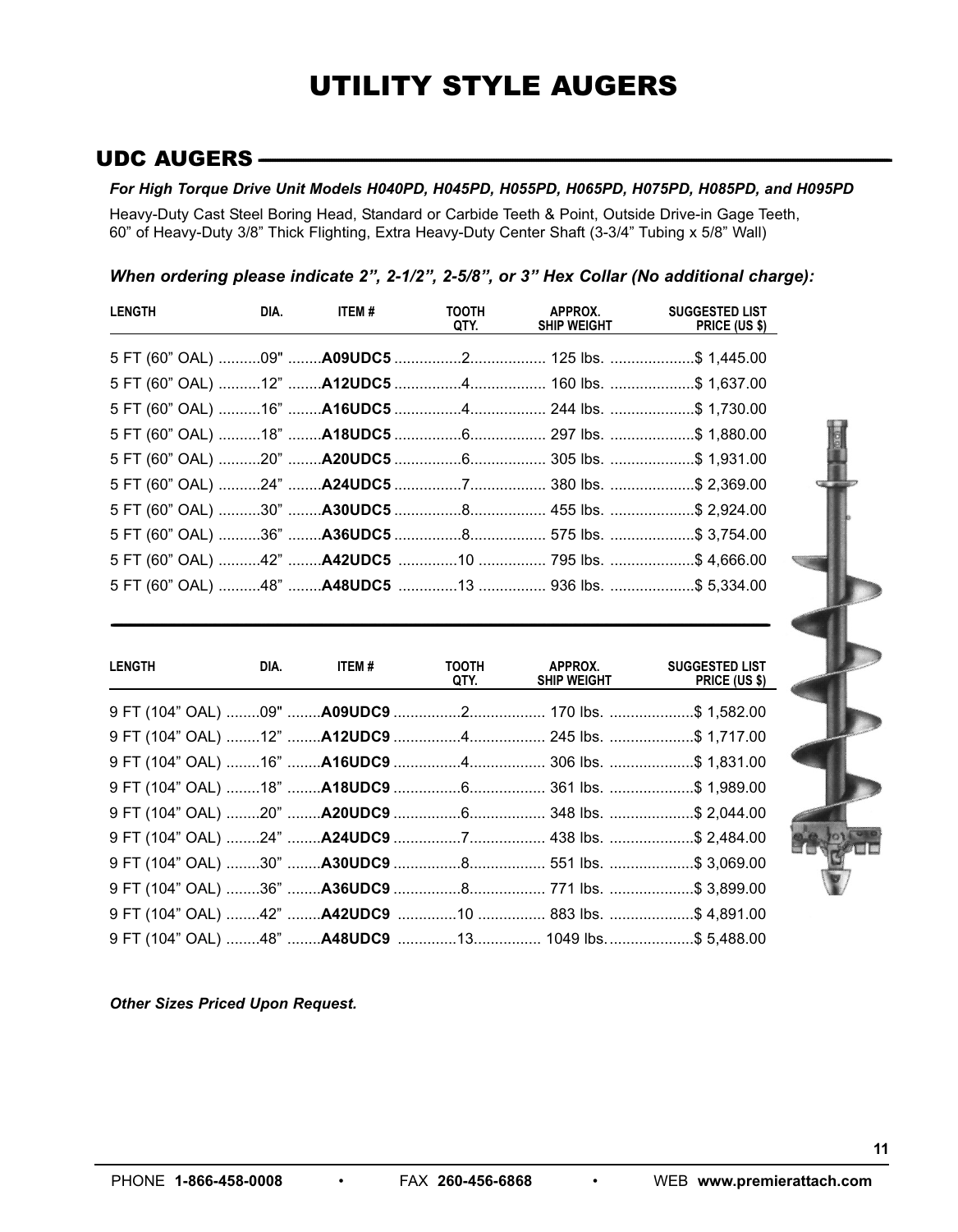# AUGER EXTENSIONS

# VARIABLE LENGTH AUGER EXTENSIONS **--------------------------------------------------------------------------------------------------------------------------------**

| ITEM# | <b>DESCRIPTION</b>                                               | APPROX.<br><b>SHIP WEIGHT</b> | <b>SUGGESTED LIST</b><br>PRICE (US \$) |
|-------|------------------------------------------------------------------|-------------------------------|----------------------------------------|
|       |                                                                  |                               | 113.00                                 |
|       |                                                                  |                               | 169.00                                 |
|       | CVE12R256 2-9/16" Round Variable Extension 12" Long  21 lbs. \$  |                               | 169.00                                 |
|       |                                                                  |                               | 160.00                                 |
|       |                                                                  |                               | 215.00                                 |
|       | CVE24R256 2-9/16" Round Variable Extension 24" Long  40 lbs. \$  |                               | 215.00                                 |
|       |                                                                  |                               | 256.00                                 |
|       | CVE36R256 2-9/16" Round Variable Extension 36" Long  54 lbs. \$  |                               | 256.00                                 |
|       | CVE48R200 2" Round Variable Extension 48" Long  46 lbs. \$       |                               | 211.00                                 |
|       | CVE48H200 2" Hex Variable Extension 48" Long57 lbs. \$           |                               | 297.00                                 |
|       |                                                                  |                               | 297.00                                 |
|       |                                                                  |                               | 294.00                                 |
|       | CVE72H200 2" Hex Variable Extension 72" Long 83 lbs. \$          |                               | 390.00                                 |
|       | CVE72R256 2-9/16" Round Variable Extension 72" Long  109 lbs. \$ |                               | 390.00                                 |
|       |                                                                  |                               | 575.00                                 |
|       | UVE72H250 2-1/2" Hex Variable Extension 72" Long  127 lbs. \$    |                               | 827.00                                 |
|       | UVE72H262 2-5/8" Hex Variable Extension 72" Long  138 lbs. \$    |                               | 932.00                                 |

# FIXED LENGTH AUGER EXTENSIONS **------------------------------------------------------------------------------------------------------------------------------------------------------**

| ITEM# | <b>DESCRIPTION</b>                                            | APPROX.<br><b>SHIP WEIGHT</b> | <b>SUGGESTED LIST</b><br>PRICE (US \$) |
|-------|---------------------------------------------------------------|-------------------------------|----------------------------------------|
|       |                                                               |                               | 113.00                                 |
|       |                                                               |                               | 152.00                                 |
|       | CFE12R256 2-9/16" Round Fixed Extension 12" Long  21 lbs. \$  |                               | 152.00                                 |
|       | CFE24R200 2" Round Fixed Extension 24" Long  25 lbs. \$       |                               | 142.00                                 |
|       |                                                               |                               | 191.00                                 |
|       | CFE24R256 2-9/16" Round Fixed Extension 24" Long  40 lbs. \$  |                               | 191.00                                 |
|       |                                                               |                               | 228.00                                 |
|       | CFE36R256 2-9/16" Round Fixed Extension 36" Long  54 lbs. \$  |                               | 228.00                                 |
|       | CFE48R200 2" Round Fixed Extension 48" Long  46 lbs. \$       |                               | 185.00                                 |
|       |                                                               |                               | 265.00                                 |
|       | CFE48R256 2-9/16" Round Fixed Extension 48" Long  74 lbs. \$  |                               | 265.00                                 |
|       |                                                               |                               | 256.00                                 |
|       |                                                               |                               | 356.00                                 |
|       | CFE72R256 2-9/16" Round Fixed Extension 72" Long  109 lbs. \$ |                               | 356.00                                 |
|       |                                                               |                               | 466.00                                 |
|       | UFE72H250 2-1/2" Hex Fixed Extension 72" Long  127 lbs. \$    |                               | 671.00                                 |
|       |                                                               |                               | 694.00                                 |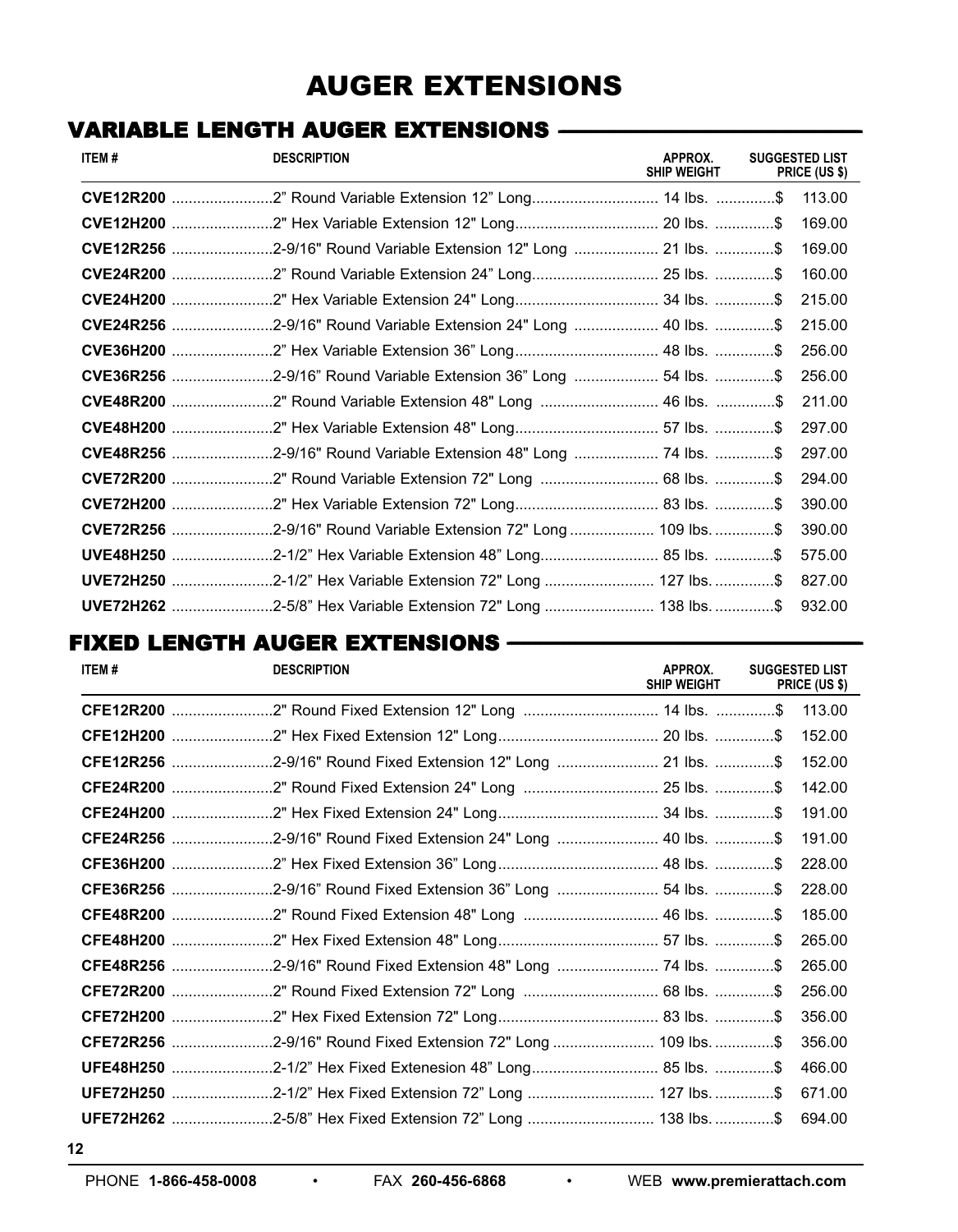# **AUGER ACCESSORIES AND REPLACEMENT PARTS**

## ADAPTERS FOR DRIVE UNITS & AUGERS - The Management of ADAPTERS FOR DRIVE UNITS & AUGERS

| ITEM # | <b>DESCRIPTION</b>                                                         | APPROX.<br><b>SHIP WEIGHT</b> | <b>SUGGESTED LIST</b><br>PRICE (US \$) |
|--------|----------------------------------------------------------------------------|-------------------------------|----------------------------------------|
|        | C200H256R 2" Hex Female To 2-9/16" Round Male Adapter  16 lbs. \$ 223.00   |                               |                                        |
|        | C200H200R 2" Hex Female To 2" Round Male Adapter  14 lbs. \$ 207.00        |                               |                                        |
|        | C256R200H 2-9/16" Round Female To 2" Hex Male Adapter  15 lbs. \$ 135.00   |                               |                                        |
|        | C256R200R 2-9/16" Round Female To 2" Round Male Adapter  12 lbs. \$ 129.00 |                               |                                        |
|        |                                                                            |                               |                                        |
|        | C200R256R 2" Round Female To 2-9/16" Round Male Adapter 10 lbs \$ 133.00   |                               |                                        |
|        |                                                                            |                               |                                        |
|        |                                                                            |                               |                                        |
|        |                                                                            |                               |                                        |
|        |                                                                            |                               |                                        |
|        |                                                                            |                               |                                        |
|        |                                                                            |                               |                                        |

## 

| ITEM# | <b>DESCRIPTION</b>                                                       | APPROX.<br>SHIP WEIGHT | <b>SUGGESTED LIST</b><br><b>PRICE (US \$)</b> |
|-------|--------------------------------------------------------------------------|------------------------|-----------------------------------------------|
|       |                                                                          |                        |                                               |
|       |                                                                          |                        |                                               |
|       |                                                                          |                        |                                               |
|       |                                                                          |                        | 59.00                                         |
|       |                                                                          |                        |                                               |
|       |                                                                          |                        |                                               |
|       |                                                                          |                        |                                               |
|       |                                                                          |                        | 82.00                                         |
|       |                                                                          |                        | 113.00                                        |
|       |                                                                          |                        | 72.00                                         |
|       |                                                                          |                        | 10.00                                         |
|       |                                                                          |                        | 25.00                                         |
|       |                                                                          |                        | 125.00                                        |
|       |                                                                          |                        |                                               |
|       | 61070 Tractor Rear Remote Hydraulic Hose Kit 240" Long 35 lbs. \$ 299.00 |                        |                                               |

## AUGER COLLARS - AUGER COLLARS

| ITEM # | <b>DESCRIPTION</b> | APPROX.<br>SHIP WEIGHT PRICE (US \$) | <b>SUGGESTED LIST</b> |
|--------|--------------------|--------------------------------------|-----------------------|
|        |                    |                                      |                       |
|        |                    |                                      |                       |
|        |                    |                                      |                       |
|        |                    |                                      |                       |
|        |                    |                                      |                       |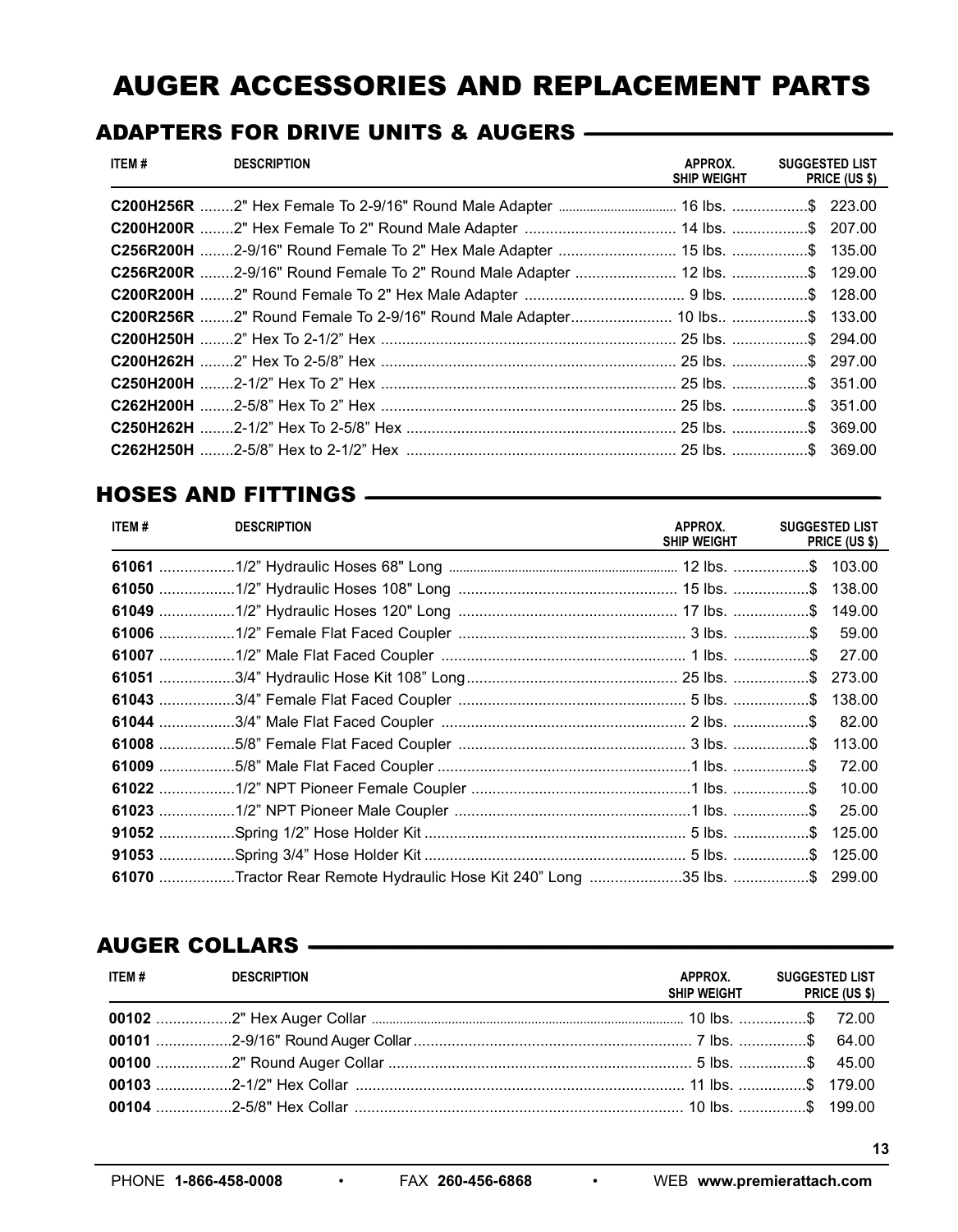# **AUGER ACCESSORIES AND REPLACEMENT PARTS**

continued...

# **CONSTRUCTION AUGER TEETH**







Chisel Tooth



Wisdom Gage Tooth



**Bullet** Tooth

| o a | ٠<br>ı |  |
|-----|--------|--|

**DESCRIPTION** 

| <b>ITEM#</b> | <b>DESCRIPTION</b> | APPROX.<br><b>SHIP WEIGHT</b> | <b>SUGGESTED LIST</b> | <b>PRICE (US \$)</b> |
|--------------|--------------------|-------------------------------|-----------------------|----------------------|
|              |                    |                               |                       | 4.00                 |
|              |                    |                               |                       | 4.00                 |
|              |                    |                               |                       | 4.00                 |
|              |                    |                               |                       | 8.00                 |
|              |                    |                               |                       | 8.00                 |
|              |                    |                               |                       | 8.00                 |
|              |                    |                               |                       | 21.00                |
|              |                    |                               |                       | 15.00                |
|              |                    |                               |                       | 31.50                |
|              |                    |                               |                       | 29.00                |
|              |                    |                               |                       | 28.00                |
|              |                    |                               |                       | 14.50                |
|              |                    |                               |                       | 17.00                |
|              |                    |                               |                       | 1.50                 |
|              |                    |                               |                       | 1.00                 |

# **CONSTRUCTION AUGER PILOT POINTS**



Fishtail Point



**CDR Rock Auger** Pilot



**CRB Rock Auger** Pilot

| ITEM# | <b>DESCRIPTION</b>                                                     | APPROX. | <b>SUGGESTED LIST</b><br>SHIP WEIGHT PRICE (US \$) |
|-------|------------------------------------------------------------------------|---------|----------------------------------------------------|
|       |                                                                        |         |                                                    |
|       |                                                                        |         |                                                    |
|       |                                                                        |         |                                                    |
|       |                                                                        |         |                                                    |
|       |                                                                        |         |                                                    |
|       |                                                                        |         |                                                    |
|       | 00236 CDR Rock Auger Pilot with 1-3/4" Square Shank  14 lbs. \$ 220.00 |         |                                                    |
|       |                                                                        |         |                                                    |
|       |                                                                        |         |                                                    |
|       |                                                                        |         |                                                    |

 $\bullet$ 

 $\bullet$